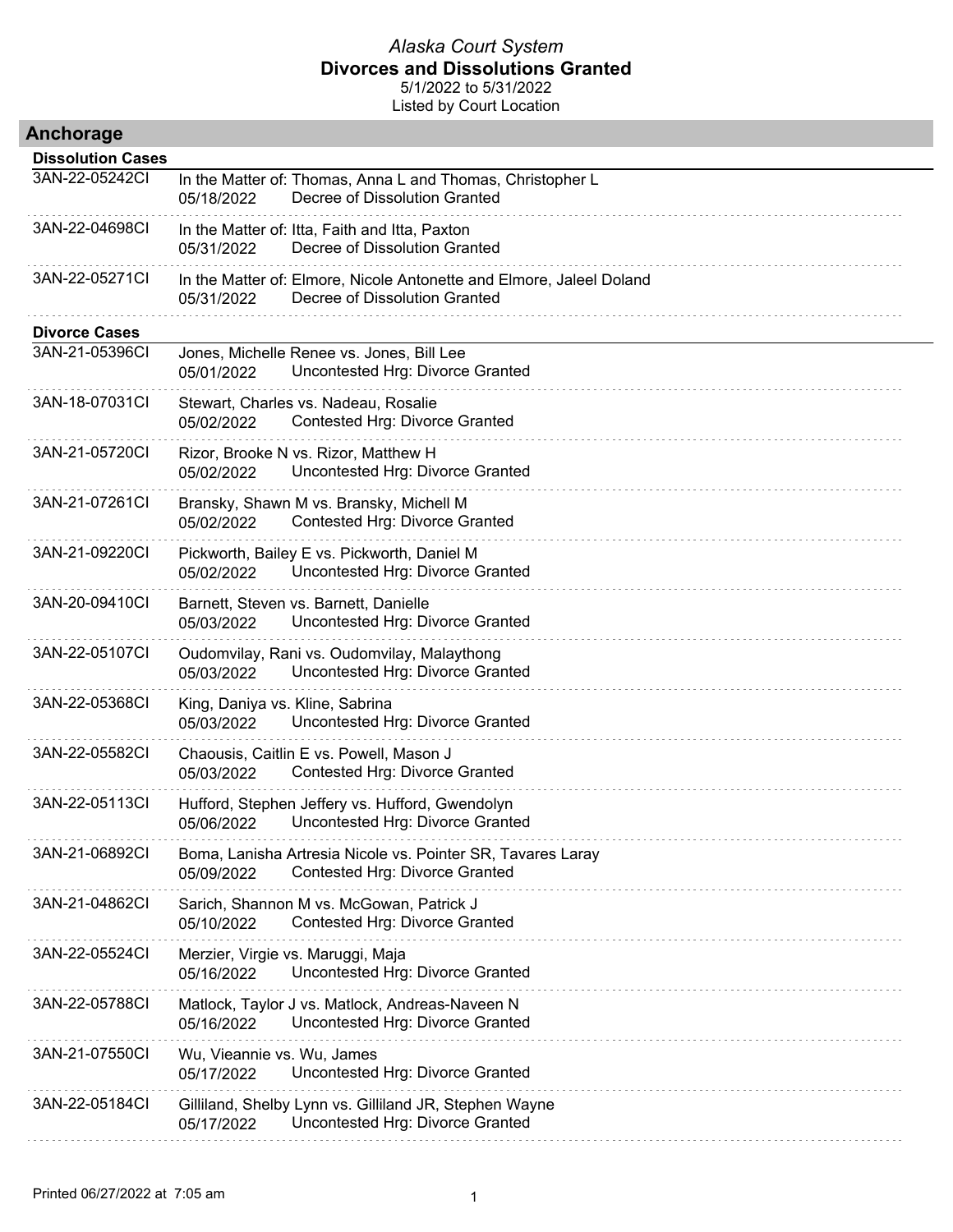Listed by Court Location

| Anchorage      |                                                                                                             |
|----------------|-------------------------------------------------------------------------------------------------------------|
| 3AN-21-08436CI | Lenhart, Emilie D vs. Lenhart, Joshua M<br>Uncontested Hrg: Divorce Granted<br>05/18/2022                   |
| 3AN-20-09287CI | Foree, Jolene Etta vs. Foree JR, Michael William<br>Uncontested Hrg: Divorce Granted<br>05/20/2022          |
| 3AN-22-04077CI | Haverfield, Wendy Marie vs. Haverfield JR, Robert Michael<br>Uncontested Hrg: Divorce Granted<br>05/23/2022 |
| 3AN-21-08407CI | Rimando, Carolyn vs. Rimando, Clyde E<br>Uncontested Hrg: Divorce Granted<br>05/24/2022                     |
| 3AN-21-07780Cl | Boone, Nalani C vs. Duncan, Trevor J<br>Uncontested Hrg: Divorce Granted<br>05/25/2022                      |
| 3AN-19-09776CI | Williamson, Nathan C vs. Williamson, Kate D<br>Contested Hrg: Divorce Granted<br>05/26/2022                 |
| 3AN-21-06186CI | Chuta, Chimere vs. Lapriel, Lolitta<br>Uncontested Hrg: Divorce Granted<br>05/26/2022                       |
| 3AN-21-07158CI | Finau, Marina Torise vs. Moevao, Fale Junior<br>Uncontested Hrg: Divorce Granted<br>05/26/2022              |
| 3AN-21-08455CI | Schubert, Patrick vs. Schubert, Alyson<br>Uncontested Hrg: Divorce Granted<br>05/26/2022                    |
| 3AN-22-05110CI | Pack, Cayla vs. Pack, Payton<br>Uncontested Hrg: Divorce Granted<br>05/26/2022                              |
| 3AN-22-05944CI | Collins, Brandon Clarke vs. Collins, Margret Rena Bonita<br>Uncontested Hrg: Divorce Granted<br>05/26/2022  |
| 3AN-22-06228CI | Wilburn, Rebecca vs. Wilburn, Edwin<br>Uncontested Hrg: Divorce Granted<br>05/26/2022                       |
| 3AN-22-05427CI | Stubbs, Brett A vs. Stubbs, Angela R<br>Uncontested Hrg: Divorce Granted<br>05/27/2022                      |
| 3AN-19-09627CI | Okpik, Dale Harry vs. Okpik, Kelsey Anne<br>05/31/2022 Uncontested Hrg: Divorce Granted                     |
| 3AN-21-09108CI | Hill, Jamar vs. Hill, Clare<br>Uncontested Hrg: Divorce Granted<br>05/31/2022                               |
| 3AN-22-04190Cl | Morris, Austin vs. Murphy, Chloe<br>Uncontested Hrg: Divorce Granted<br>05/31/2022                          |
|                |                                                                                                             |

*End of Report for Anchorage*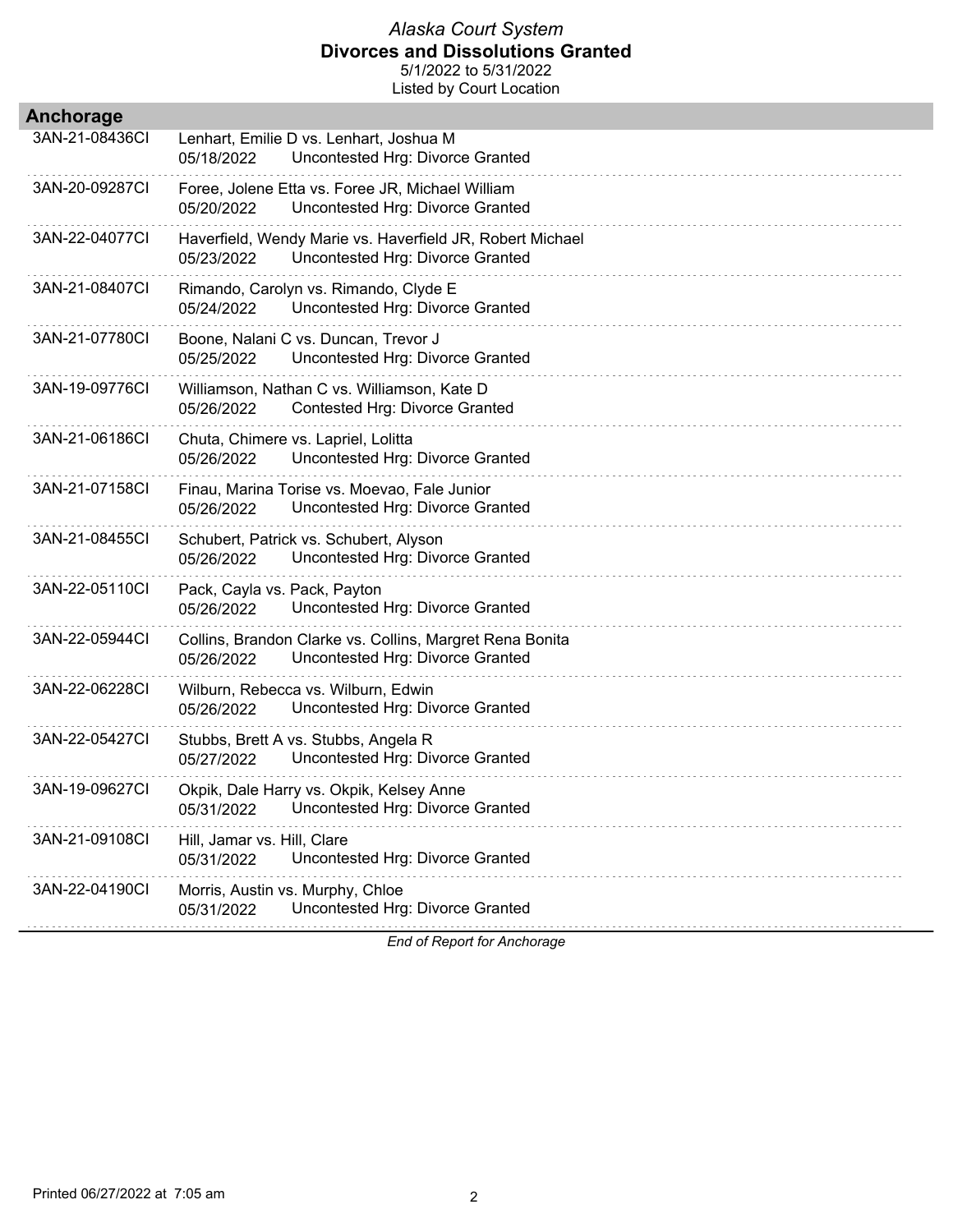| <b>Bethel</b>            |                                                                        |  |  |
|--------------------------|------------------------------------------------------------------------|--|--|
| <b>Dissolution Cases</b> |                                                                        |  |  |
| 4BE-22-00065CI           | In the Matter of: Egoak, Heather Lynn and Egoak, Darrell Henry Matthew |  |  |
|                          | Decree of Dissolution Granted<br>05/09/2022                            |  |  |
| <b>Divorce Cases</b>     |                                                                        |  |  |
| 4BE-19-00400CL           | Pavila, Sonya C vs. Pavila SR, Lester M                                |  |  |
|                          | Contested Hrg: Divorce Granted<br>05/16/2022                           |  |  |
|                          | <b>End of Report for Bethel</b>                                        |  |  |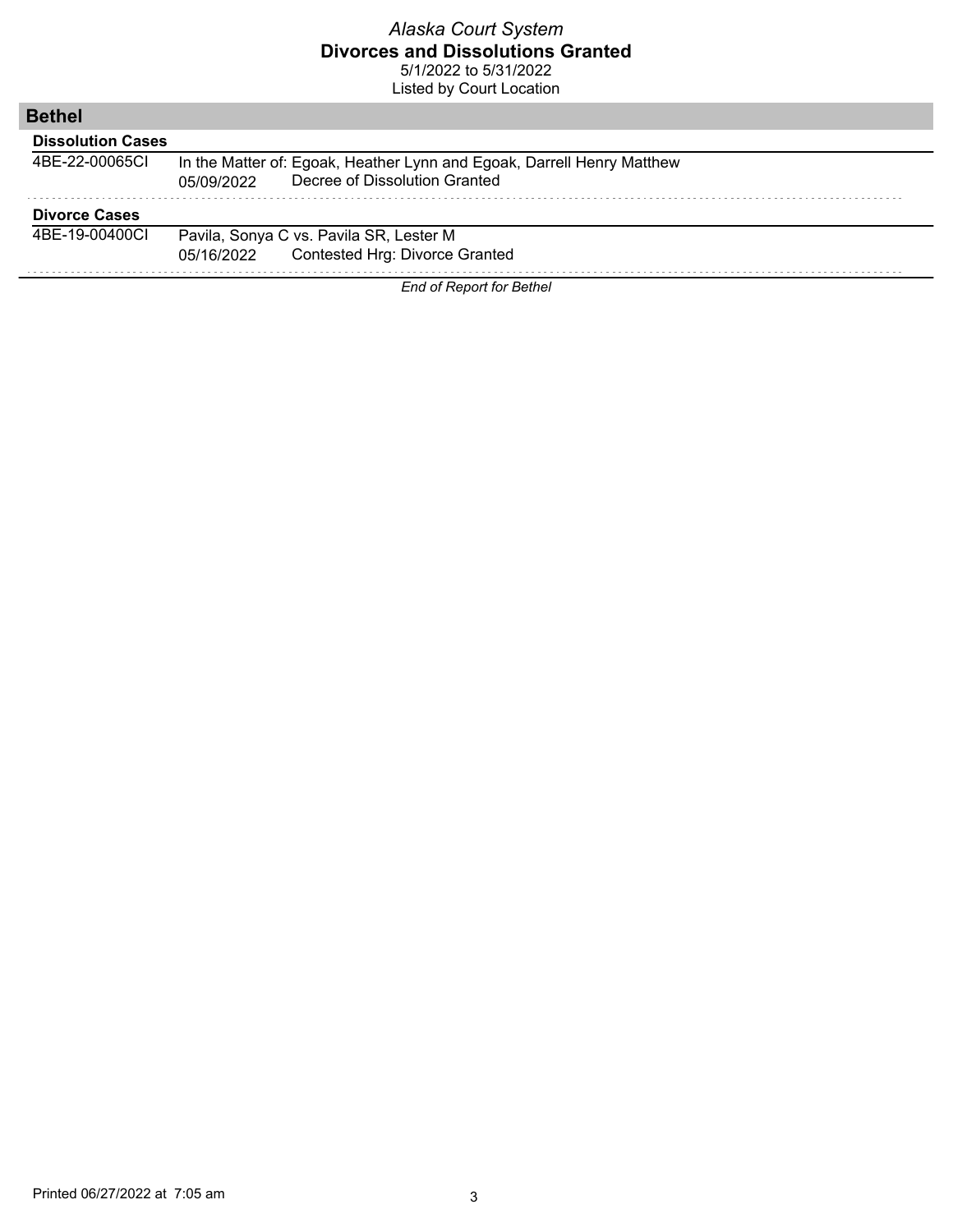Listed by Court Location

# **Delta Junction**

| <b>Dissolution Cases</b> |                                                                                                           |
|--------------------------|-----------------------------------------------------------------------------------------------------------|
| 4DJ-22-00008CL           | In the Matter of: Parker, Ronald Allen and Parker, Lisa Jo<br>Decree of Dissolution Granted<br>05/20/2022 |
| 4DJ-22-00001CL           | In the Matter of: Ellis, Joshua A and Osborne, Manessah S<br>Decree of Dissolution Granted<br>05/26/2022  |
| <b>Divorce Cases</b>     |                                                                                                           |
| 4DJ-21-00047CL           | Skupnik, Talia Diamond vs. Ryan, Garrett Jacob<br>05/12/2022 Uncontested Hrg: Divorce Granted             |

*End of Report for Delta Junction*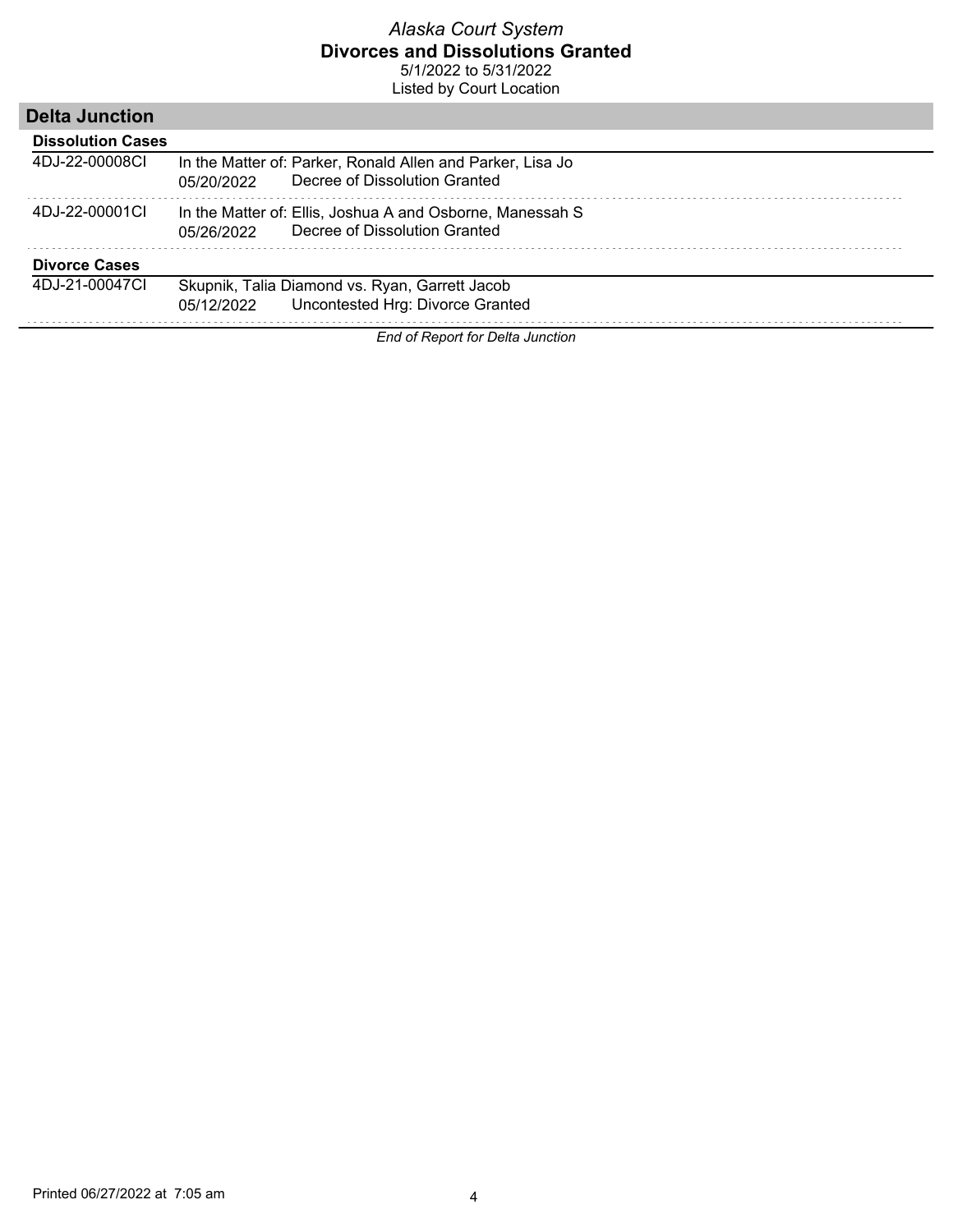| <b>Fairbanks</b>         |                                                                                                                   |
|--------------------------|-------------------------------------------------------------------------------------------------------------------|
| <b>Dissolution Cases</b> |                                                                                                                   |
| 4FA-22-01053CI           | In the Matter of: Mitchell, Tara Lee and Mitchell, Declan James<br>Decree of Dissolution Granted<br>05/02/2022    |
| 4FA-21-02115CI           | In the Matter of: Keirns, Jason M and Keirns, Rhiannon M<br>Decree of Dissolution Granted<br>05/04/2022           |
| 4FA-21-02356CI           | In the Matter of: Tackett, Brian M and Tackett, Lisa A<br>Decree of Dissolution Granted<br>05/05/2022             |
| 4FA-22-01099CI           | In the Matter of: Feistamel, Sara Daniell and King, Gabriel Aaron<br>Decree of Dissolution Granted<br>05/09/2022  |
| 4FA-22-01240Cl           | In the Matter of: Lee, Jack David and Enriquez, Adam Christopher<br>Decree of Dissolution Granted<br>05/12/2022   |
| 4FA-22-01188CI           | In the Matter of: McCarty, Elizabeth E and Sims, Cristopher A<br>Decree of Dissolution Granted<br>05/17/2022      |
| 4FA-21-01556CI           | In the Matter of: Sullivan, Tracy L and Garrison, John D<br>Decree of Dissolution Granted<br>05/19/2022           |
| 4FA-22-01169CI           | In the Matter of: Croft, Patrizia and Croft, Lyle David<br>Decree of Dissolution Granted<br>05/19/2022            |
| 4FA-22-01304Cl           | In the Matter of: McHenry, Julie A and McHenry, Kevin W<br>Decree of Dissolution Granted<br>05/19/2022            |
| 4FA-22-01379CI           | In the Matter of: McMahan, Rawn Marie and Bruce, Michael Anthony<br>Decree of Dissolution Granted<br>05/19/2022   |
| 4FA-21-02525CI           | In the Matter of: Oscar, Sophie R and Ramsey, Austin J<br>Decree of Dissolution Granted<br>05/23/2022             |
| 4FA-22-01262CI           | In the Matter of: Johnson, Shaun Barrett and Lawson, Shelley Lynn<br>Decree of Dissolution Granted<br>05/23/2022  |
| 4FA-22-01335CI           | In the Matter of: Wiley, Lauren R and Keller, Christian C<br>Decree of Dissolution Granted<br>05/23/2022          |
| 4FA-22-01357Cl           | In the Matter of: Morgan, Bailey K and Morgan, Tyler Justin<br>Decree of Dissolution Granted<br>05/23/2022        |
| 4FA-22-01372CI           | In the Matter of: Phillips, Jerald Duane and Westfall, Cheryl Ann<br>Decree of Dissolution Granted<br>05/23/2022  |
| 4FA-21-01068Cl           | In the Matter of: Haltom-Royal, Angela M and Haltom-Royal, Andre L<br>Decree of Dissolution Granted<br>05/27/2022 |
| <b>Divorce Cases</b>     |                                                                                                                   |
| 4FA-21-02048CI           | Ybarra, Theresa M vs. Makert, Joshua W<br>Uncontested Hrg: Divorce Granted<br>05/03/2022                          |
| 4FA-21-02090Cl           | Allen, Michael G H vs. Allen, Ashleigh E<br>Contested Hrg: Divorce Granted<br>05/03/2022                          |
| 4FA-21-01900CI           | Saldarriaga, Bryant vs. Saldarriaga, Laura<br>Contested Hrg: Divorce Granted<br>05/06/2022                        |
| 4FA-21-02303Cl           | Walton, Genevieve Lynn vs. Ligtenberg, Chaston Dean<br>Contested Hrg: Divorce Granted<br>05/06/2022               |
|                          |                                                                                                                   |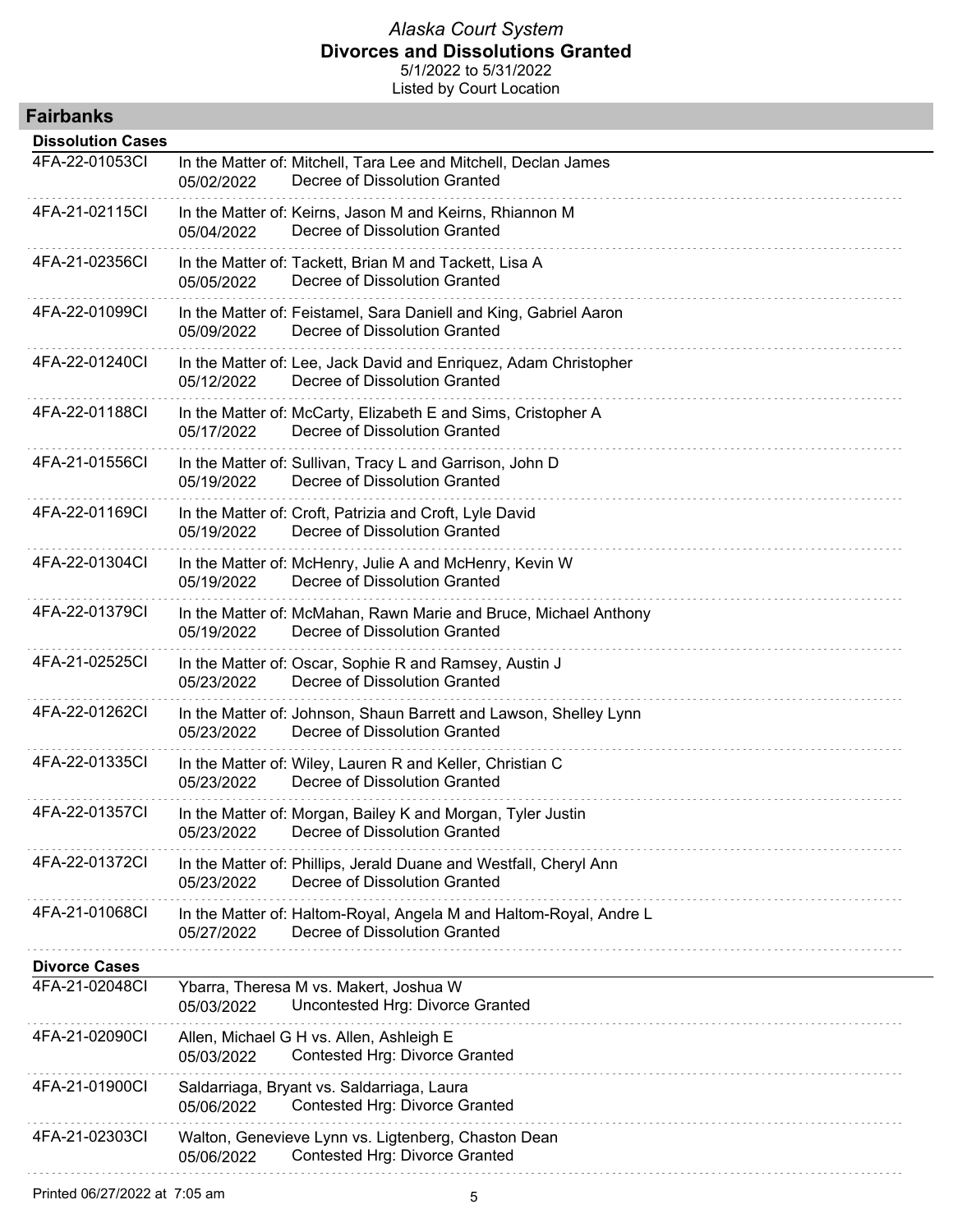| <b>Fairbanks</b> |                                                                                                                 |
|------------------|-----------------------------------------------------------------------------------------------------------------|
| 4FA-22-01292CI   | Woosley, Lucas Dane vs. Woosley, Heather Colleen<br>Uncontested Hrg: Divorce Granted<br>05/06/2022              |
| 4FA-22-01371CI   | Liang, Yuping vs. Lau, Bao Moc<br>Uncontested Hrg: Divorce Granted<br>05/09/2022                                |
| 4FA-22-01401CI   | Haines, Brandan Lee vs. Lowen, Olivia Holly<br>Uncontested Hrg: Divorce Granted<br>05/09/2022                   |
| 4FA-22-01402CI   | Chadwick, Crystal Katrina vs. Chadwick, Michael Richard<br>Uncontested Hrg: Divorce Granted<br>05/09/2022       |
| 4FA-22-01295CI   | Williams, Melissa A vs. Williams, Donnie R<br>Uncontested Hrg: Divorce Granted<br>05/12/2022                    |
| 4FA-21-02282CI   | Bunch, Joshua vs. Bunch, Haley<br>Contested Hrg: Divorce Granted<br>05/17/2022                                  |
| 4FA-21-01792Cl   | Sams, Ginessa vs. Sams, Collin<br>Uncontested Hrg: Divorce Granted<br>05/18/2022                                |
| 4FA-22-01437CI   | Colon Morales, Edward Anthony vs. Soto Torres, Glorainn Maria<br>Uncontested Hrg: Divorce Granted<br>05/18/2022 |
| 4FA-22-01471Cl   | Bishop, Suzanne Stolpe vs. Bishop, Samuel Thomas<br>05/18/2022<br>Uncontested Hrg: Divorce Granted              |
| 4FA-20-01652Cl   | Rhine, Allison V vs. Rhine, Justin Alexander<br>05/19/2022<br>Contested Hrg: Divorce Granted                    |
| 4FA-22-01328CI   | Ethridge, Benjamin vs. Hayden, Mariah<br>Uncontested Hrg: Divorce Granted<br>05/19/2022                         |
| 4FA-22-01203Cl   | Hall, Jonathan D vs. Hall, Samantha L<br>Uncontested Hrg: Divorce Granted<br>05/20/2022                         |
| 4FA-22-01370Cl   | Ingraham, Tiffany Jean vs. Ingraham, Timothy Alan<br>Uncontested Hrg: Divorce Granted<br>05/20/2022             |
| 4FA-21-02411Cl   | Klobucar, Stephen Louis vs. Klobucar, Deanna Dorothy<br>Contested Hrg: Divorce Granted<br>05/23/2022            |
| 4FA-22-01414Cl   | Lowe III, John Elloitt vs. Castanares, Sally Pador<br>Uncontested Hrg: Divorce Granted<br>05/23/2022            |
| 4FA-21-01819Cl   | Tutrone, Payden vs. Tutrone, Ryan<br>Contested Hrg: Divorce Granted<br>05/25/2022                               |
| 4FA-22-01331CI   | Ramirez, Mellette M vs. Ramirez, Julio R<br>Uncontested Hrg: Divorce Granted<br>05/25/2022                      |
| 4FA-22-01181Cl   | Jones, Kyle vs. Stewart, Ila Ravyn<br>Uncontested Hrg: Divorce Granted<br>05/26/2022                            |
| 4FA-21-02305Cl   | Saladino, Royd vs. Saladino, Angelica<br>Uncontested Hrg: Divorce Granted<br>05/27/2022                         |
| 4FA-22-01121Cl   | Bush, Emily Ann vs. Bush, Matthew Logan<br>Uncontested Hrg: Divorce Granted<br>05/27/2022                       |
| 4FA-22-01435Cl   | Felix, Jacob vs. Vaughn, Callie<br>Contested Hrg: Divorce Granted<br>05/27/2022                                 |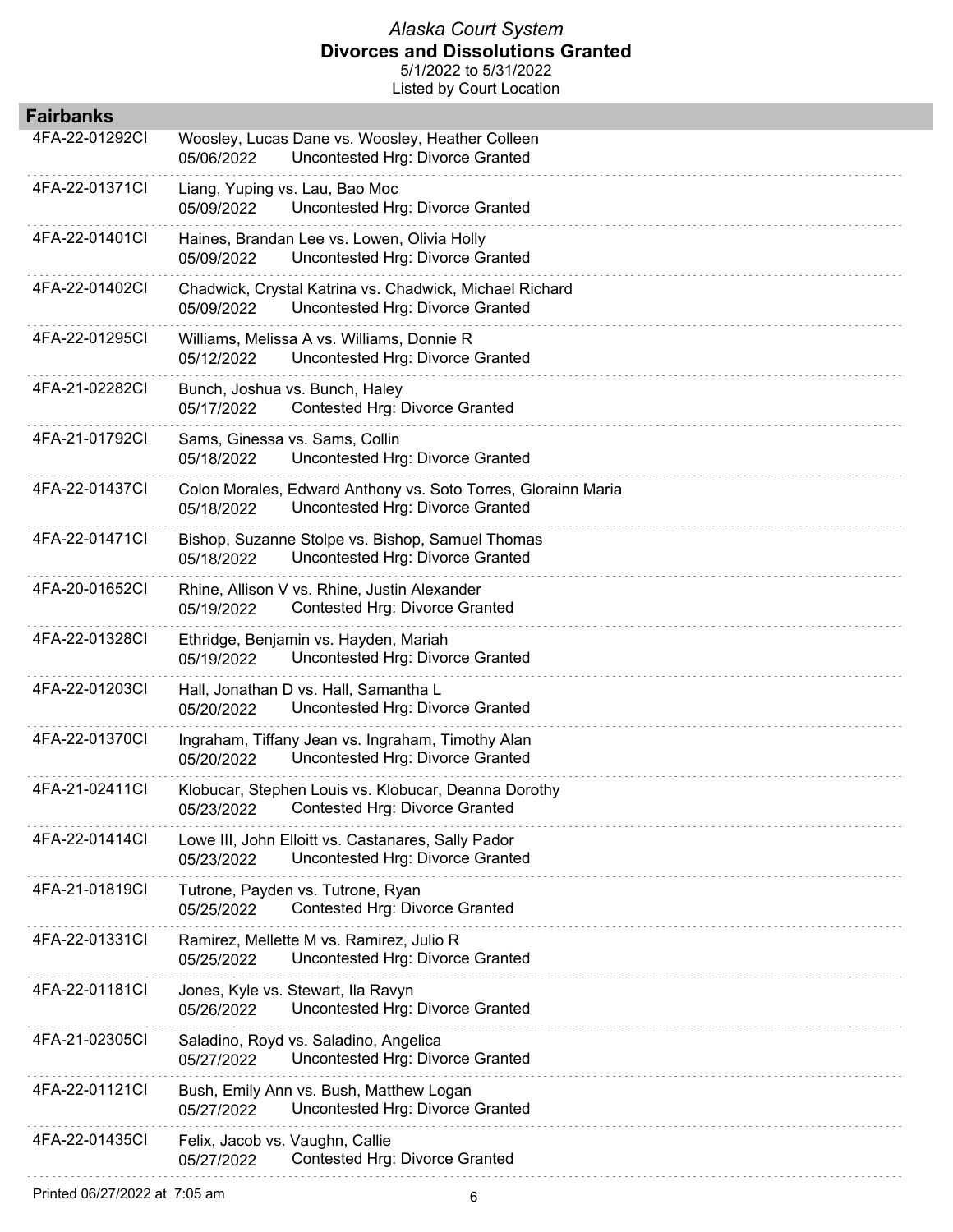Listed by Court Location

# **Fairbanks**

4FA-22-01439CI Weiser, Maximillian Thomas vs. Weiser, Brianna 05/31/2022 Uncontested Hrg: Divorce Granted

*End of Report for Fairbanks*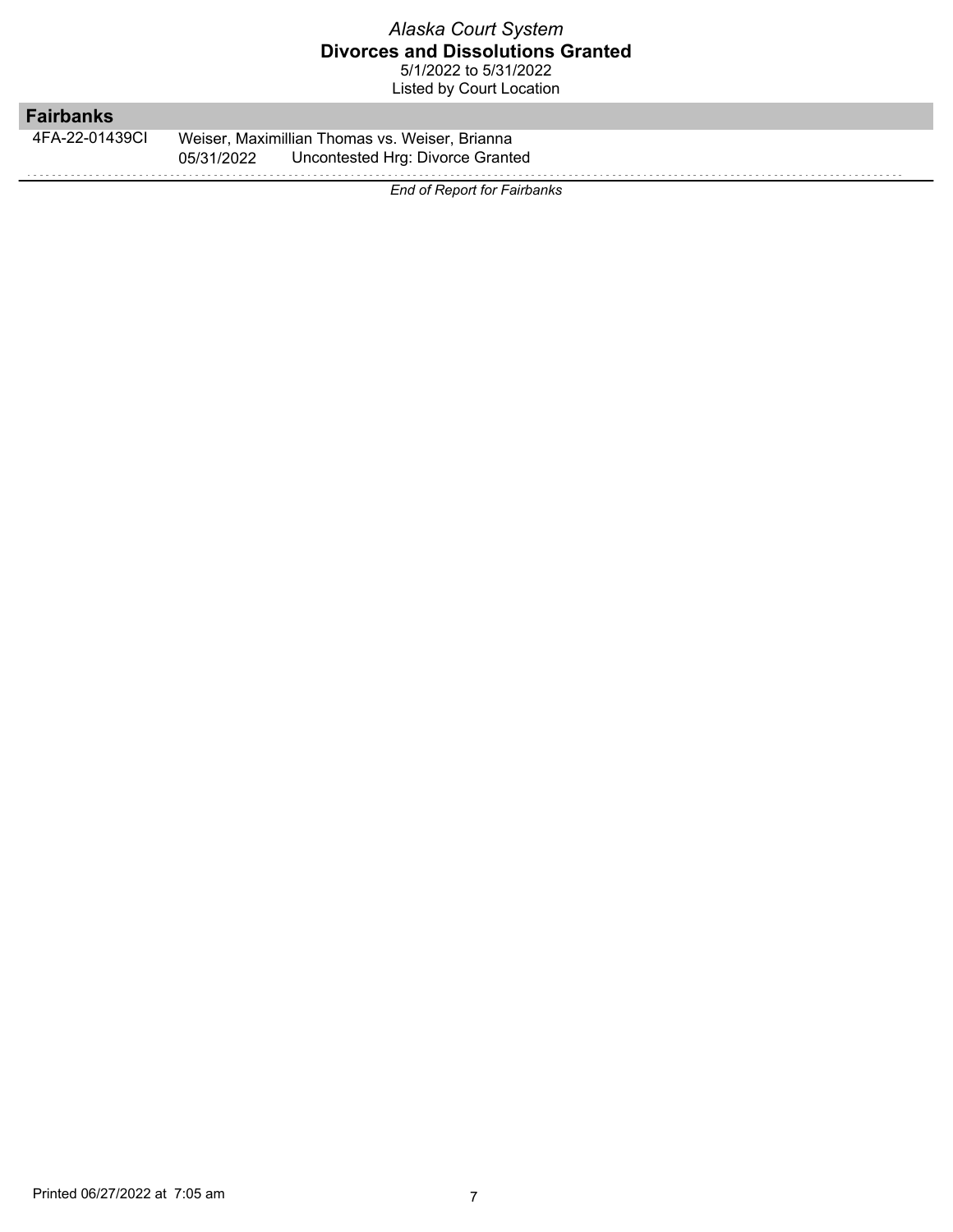Listed by Court Location

| <b>Homer</b>             |                                                   |                                                                                                                  |
|--------------------------|---------------------------------------------------|------------------------------------------------------------------------------------------------------------------|
| <b>Dissolution Cases</b> |                                                   |                                                                                                                  |
| 3HO-22-00065CL           | 05/04/2022                                        | In the Matter of: Chorman, Nathan Spence and Hart, Amanda Lee<br>Decree of Dissolution Granted                   |
| 3HO-22-00083CL           | 05/24/2022                                        | In the Matter of: Ross, Amber L and Dietrich III, Frank P<br>Decree of Dissolution Granted                       |
| 3HO-22-00087CL           | 05/24/2022                                        | In the Matter of: Brown, Nathaniel Saunders and Poindexter, Nykkole Summer Card<br>Decree of Dissolution Granted |
| <b>Divorce Cases</b>     |                                                   |                                                                                                                  |
| 3HO-22-00054CL           | Ellert, Terri A vs. Ellert, David Z<br>05/03/2022 | Uncontested Hrg: Divorce Granted                                                                                 |

*End of Report for Homer*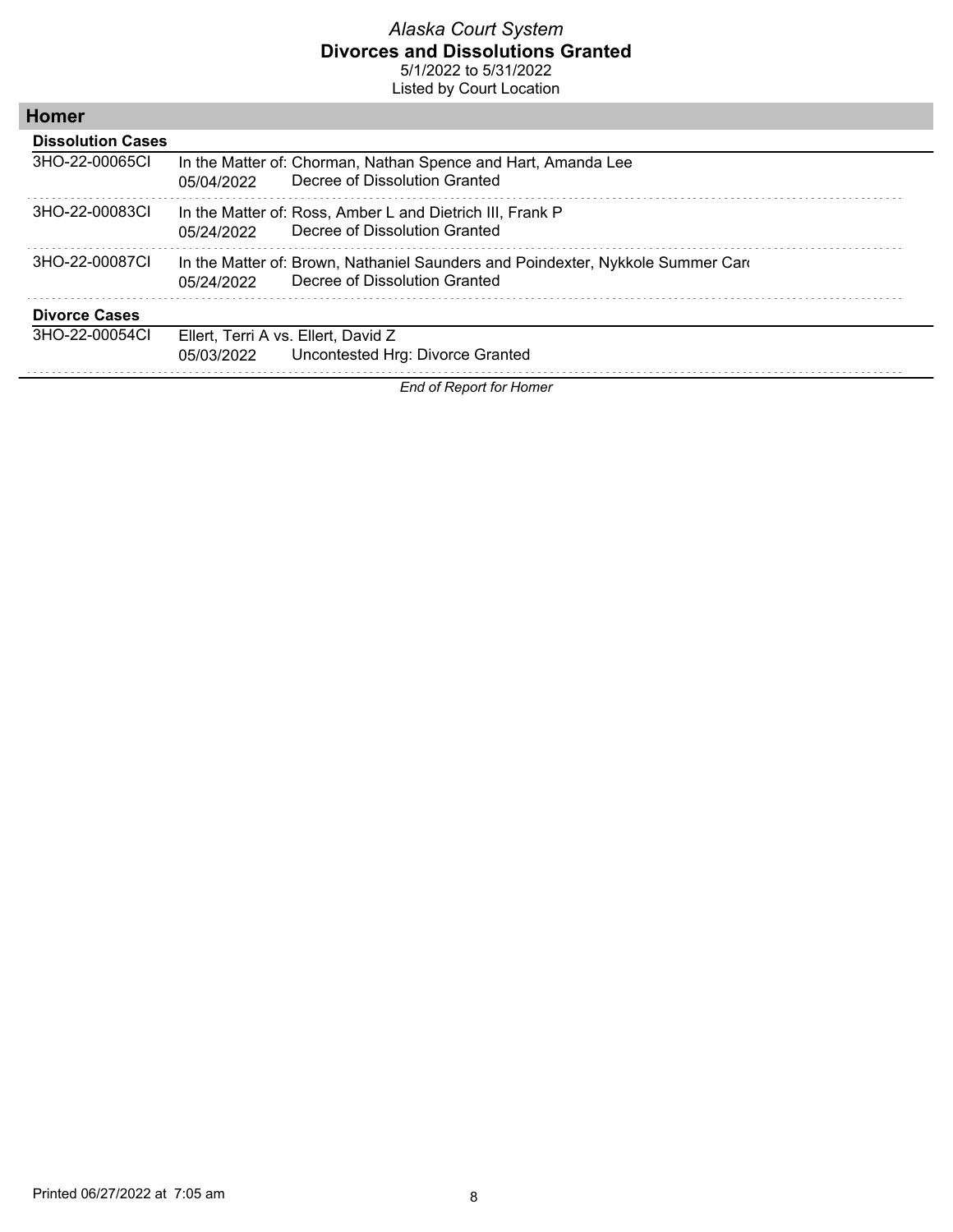| Juneau                   |            |                                                                                                               |
|--------------------------|------------|---------------------------------------------------------------------------------------------------------------|
| <b>Dissolution Cases</b> |            |                                                                                                               |
| 1JU-22-00529CI           | 05/04/2022 | In the Matter of: Cogswell, Bryon B and Reynolds, Rose Ann M<br>Decree of Dissolution Granted                 |
| 1JU-21-00916CI           | 05/24/2022 | In the Matter of: Atkinson JR, Larry David and Atkinson, Alexandra Elizabeth<br>Decree of Dissolution Granted |
| 1JU-22-00570CI           | 05/24/2022 | In the Matter of: Roark, Sarah K and Foster, James E<br>Decree of Dissolution Granted                         |
| <b>Divorce Cases</b>     |            |                                                                                                               |
| 1JU-22-00512CI           | 05/04/2022 | Rotola, Brian vs. Rotola, Jennifer<br>Uncontested Hrg: Divorce Granted                                        |
| 1JU-18-00671CI           | 05/13/2022 | Daugherty, Amy vs. Haight, Benjamin<br>Uncontested Hrg: Divorce Granted                                       |
| 1JU-22-00619CI           | 05/26/2022 | Bakalar, Elizabeth vs. Kirsch, Geoffrey<br>Uncontested Hrg: Divorce Granted                                   |
|                          |            | End of Report for Juneau                                                                                      |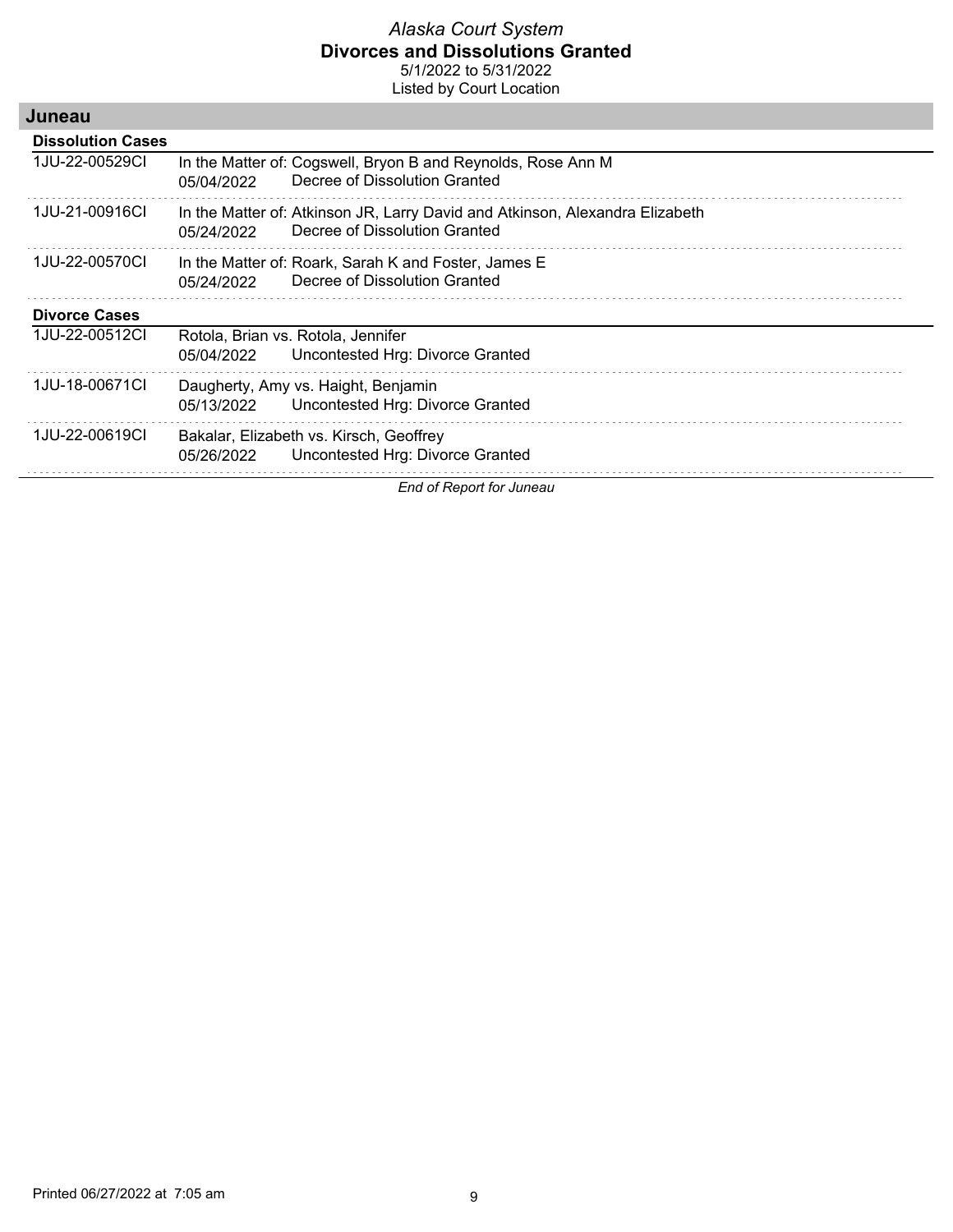Listed by Court Location

| Kenai                    |                                                                                                                     |
|--------------------------|---------------------------------------------------------------------------------------------------------------------|
| <b>Dissolution Cases</b> |                                                                                                                     |
| 3KN-22-00183Cl           | In the Matter of: Woods, Christi Lynn and Woods SR, James Lee<br>Decree of Dissolution Granted<br>05/02/2022        |
| 3KN-22-00242Cl           | In the Matter of: McClure, Rodney A and McClure, Jodi<br>05/11/2022<br>Decree of Dissolution Granted                |
| 3KN-22-00225CI           | In the Matter of: Bobby, Melissa Sue and Bobby JR, Wasilie Paul<br>Decree of Dissolution Granted<br>05/13/2022      |
| 3KN-21-00611Cl           | In the Matter of: Douglass, Brandon E and Douglass-Aldcroft, Sonja B<br>Decree of Dissolution Granted<br>05/17/2022 |
| 3KN-22-00229CI           | In the Matter of: Sweigart, Jeremy and Sweigart, Teri<br>Decree of Dissolution Granted<br>05/23/2022                |
| 3KN-22-00315CI           | In the Matter of: Harrington, Gregory E and Hamlin, Justina N<br>Decree of Dissolution Granted<br>05/27/2022        |
| <b>Divorce Cases</b>     |                                                                                                                     |
| 3KN-21-00811CI           | Wheeler, Bettye K Francese vs. Slater, John Henry<br>Uncontested Hrg: Divorce Granted<br>05/11/2022                 |
| 3KN-21-00864CI           | Hoffman, Nina L vs. Hoffman, Adrian R<br><b>Contested Hrg: Divorce Granted</b><br>05/12/2022                        |
| 3KN-22-00307Cl           | Sackett, Diane M vs. Sackett, Glenn C<br>Uncontested Hrg: Divorce Granted<br>05/13/2022                             |
| 3KN-19-00967CI           | Sweezey, Valerie Lynn vs. Sweezey, David Roy<br>Uncontested Hrg: Divorce Granted<br>05/19/2022                      |
| 3KN-21-00630CI           | Kameroff, Kristina vs. Kameroff, Alec<br>Contested Hrg: Divorce Granted<br>05/24/2022                               |
| 3KN-22-00020Cl           | Broussard, Chad Allen vs. Broussard, Candice Rene<br>Uncontested Hrg: Divorce Granted<br>05/25/2022                 |
| 3KN-22-00251Cl           | Flieger, Alisha Lynn vs. Brown, Joseph lan<br>Uncontested Hrg: Divorce Granted<br>05/27/2022                        |

*End of Report for Kenai*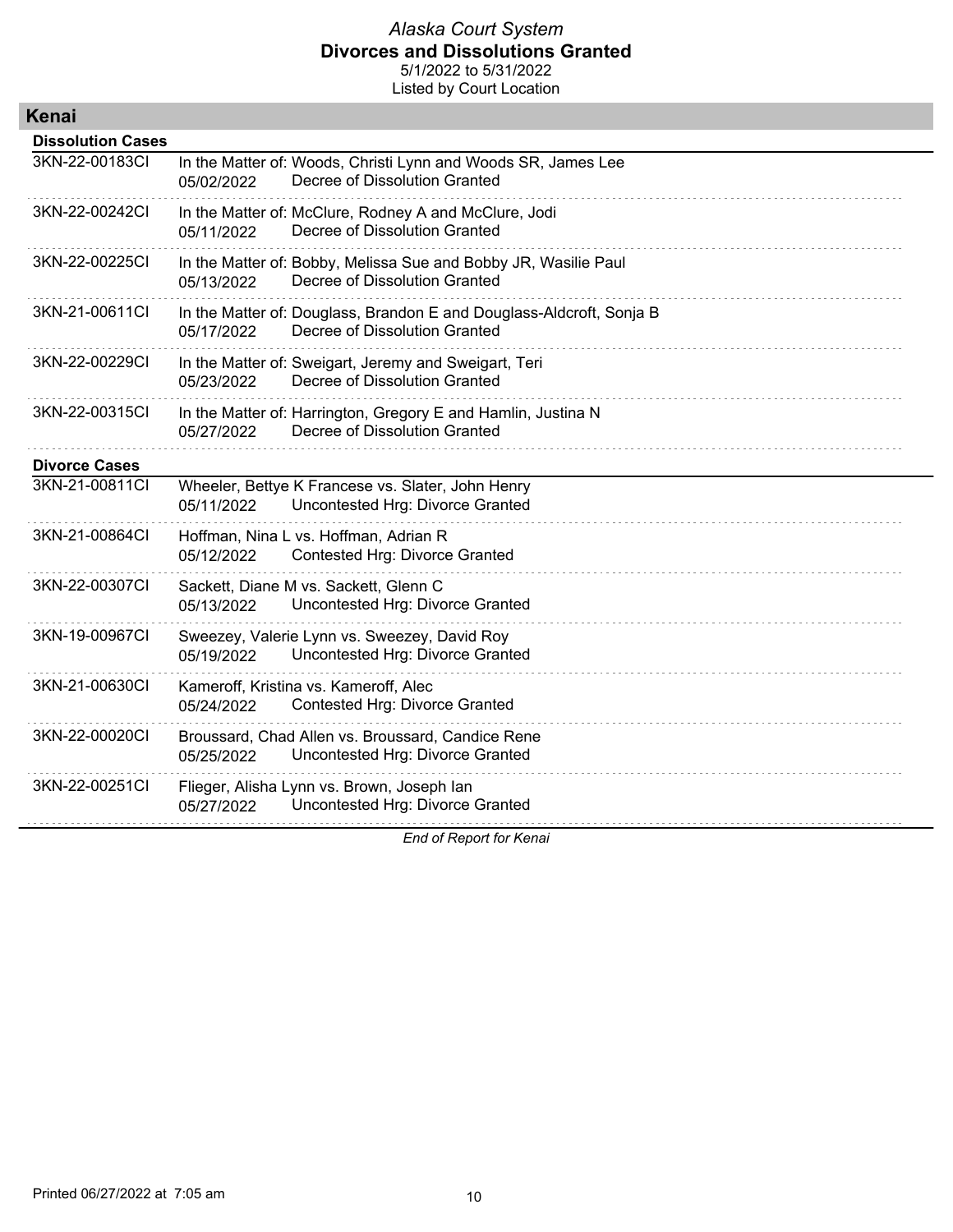Listed by Court Location

| Ketchikan                |                                                                                                                 |
|--------------------------|-----------------------------------------------------------------------------------------------------------------|
| <b>Dissolution Cases</b> |                                                                                                                 |
| 1KE-21-00420CI           | In the Matter of: Dixon, Bruce D and Dixon, Carlene N<br>Decree of Dissolution Granted<br>05/03/2022            |
| 1KE-22-00095CL           | In the Matter of: Vanderman Klein, Rakefet and Klein, David Greg<br>Decree of Dissolution Granted<br>05/31/2022 |
| <b>Divorce Cases</b>     |                                                                                                                 |
| 1KE-22-00069CL           | Morse, Julie Jennifer Jeannette vs. Morse, Walter Keith<br>Uncontested Hrg: Divorce Granted<br>05/13/2022       |

*End of Report for Ketchikan*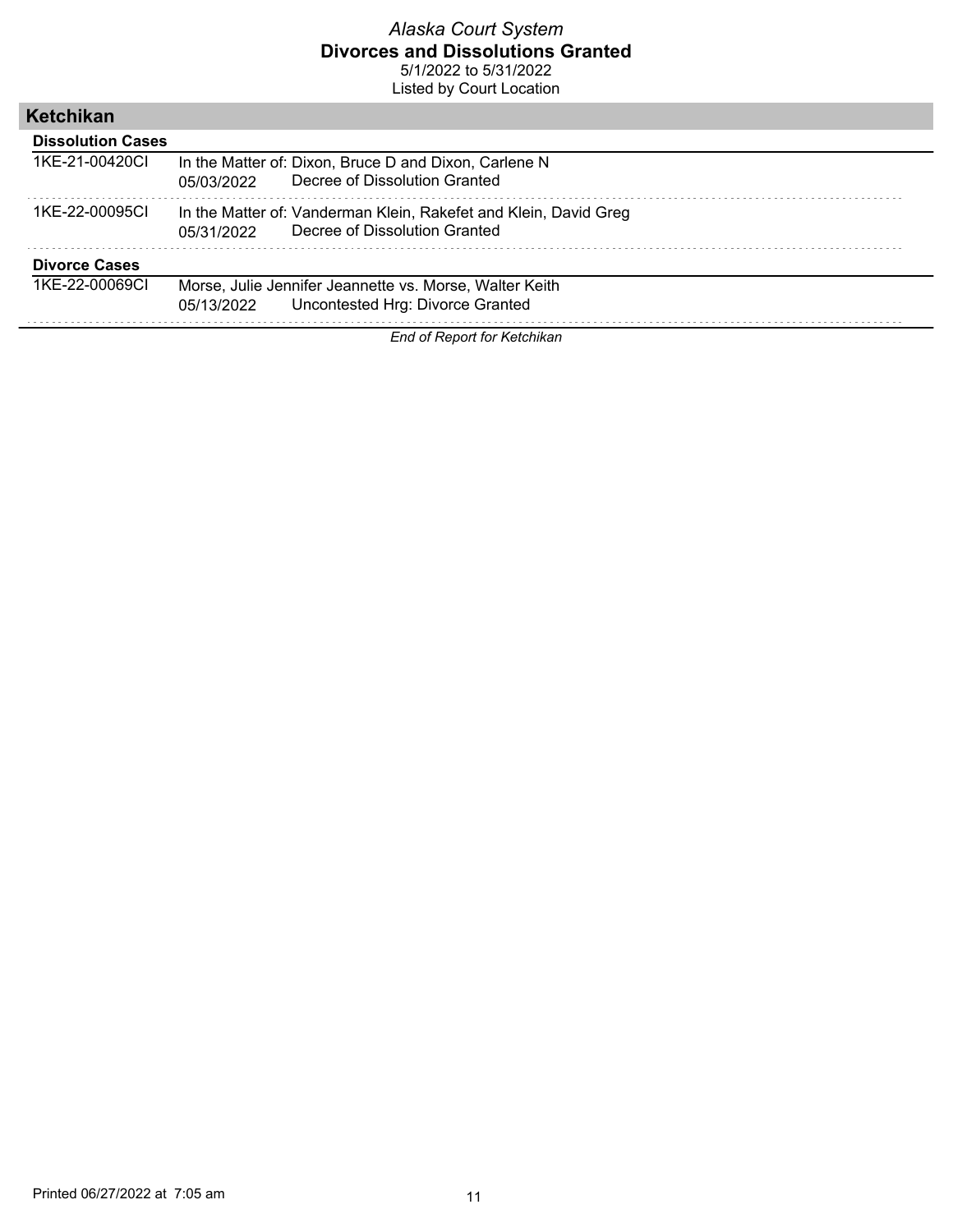| <b>Kodiak</b>        |                                                                                                         |
|----------------------|---------------------------------------------------------------------------------------------------------|
| <b>Divorce Cases</b> |                                                                                                         |
| 3KO-16-00111CL       | Simeonoff, Jennifer Yochum vs. Simeonoff, Teacon Pete<br>Uncontested Hrg: Divorce Granted<br>05/17/2022 |
|                      | End of Report for Kodiak                                                                                |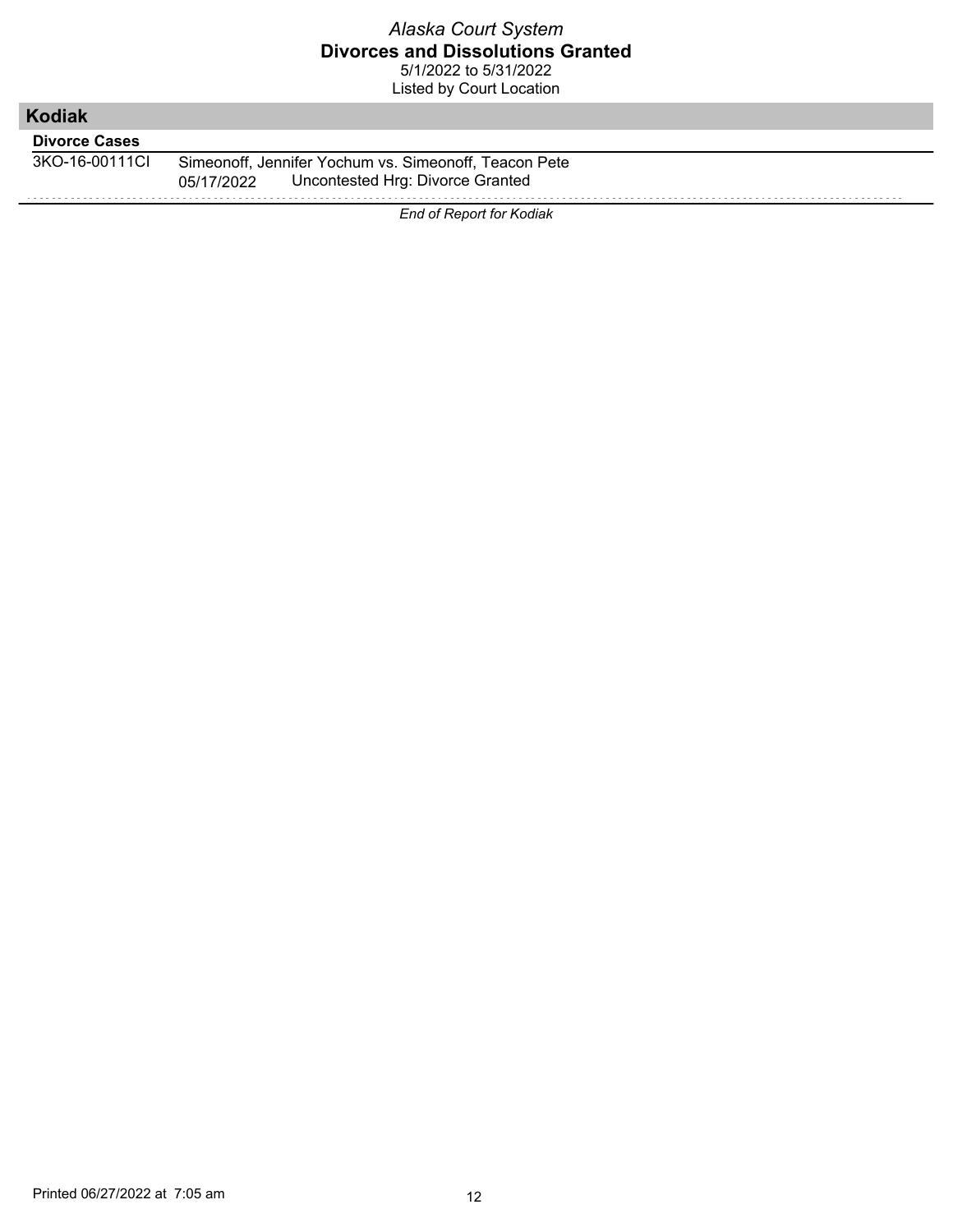| Kotzebue             |                                                |
|----------------------|------------------------------------------------|
| <b>Divorce Cases</b> |                                                |
| 2KB-22-00049CI       | Zanoria, Adrean Jose vs. Zanoria, Rechie C     |
|                      | Uncontested Hrg: Divorce Granted<br>05/16/2022 |
|                      |                                                |
|                      | <b>End of Report for Kotzebue</b>              |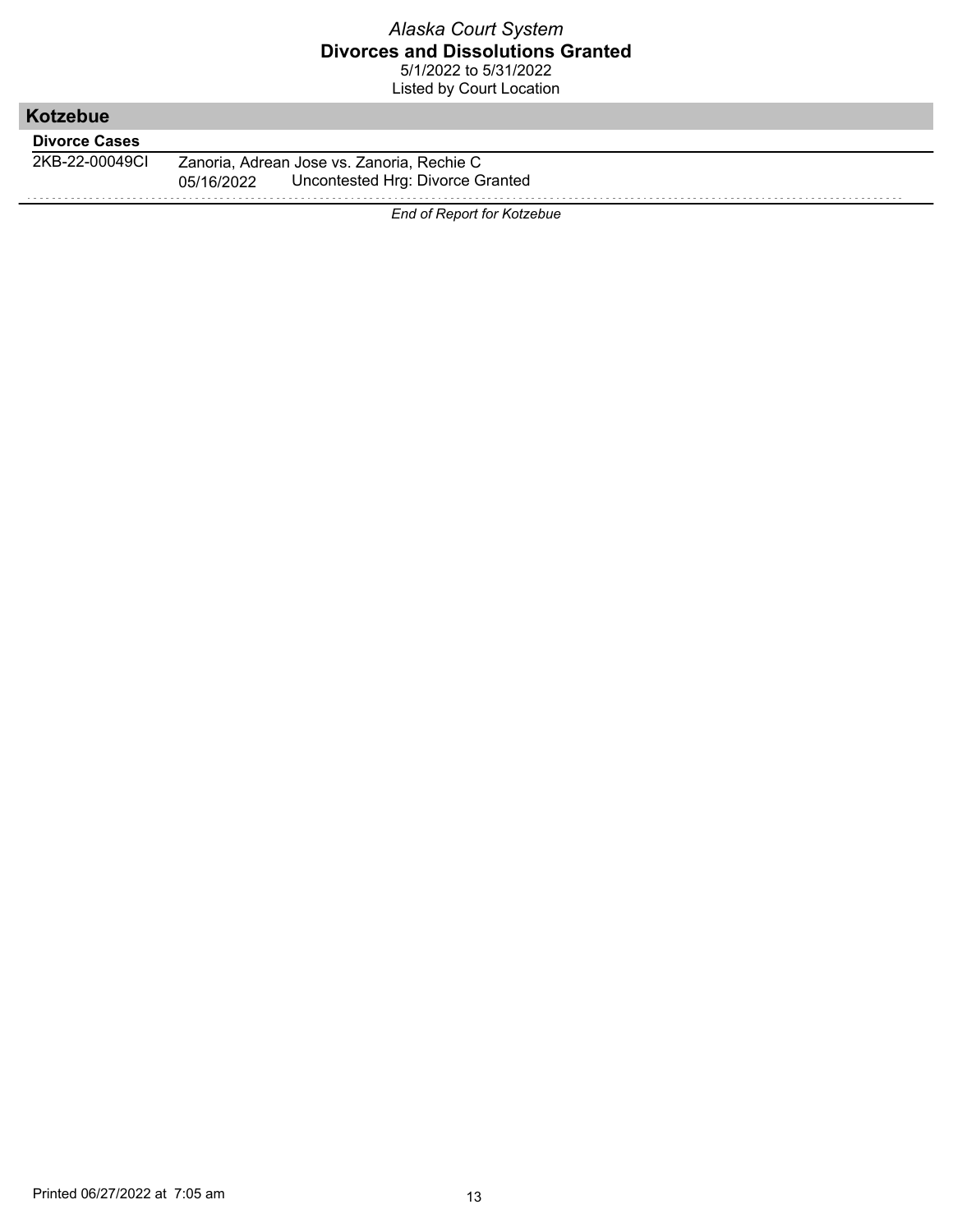| <b>Nome</b>          |                                                                                    |
|----------------------|------------------------------------------------------------------------------------|
| <b>Divorce Cases</b> |                                                                                    |
| 2NO-19-00043CI       | Smith, Carol L vs. Smith, Luke P<br>Uncontested Hrg: Divorce Granted<br>05/25/2022 |
|                      | <b>End of Report for Nome</b>                                                      |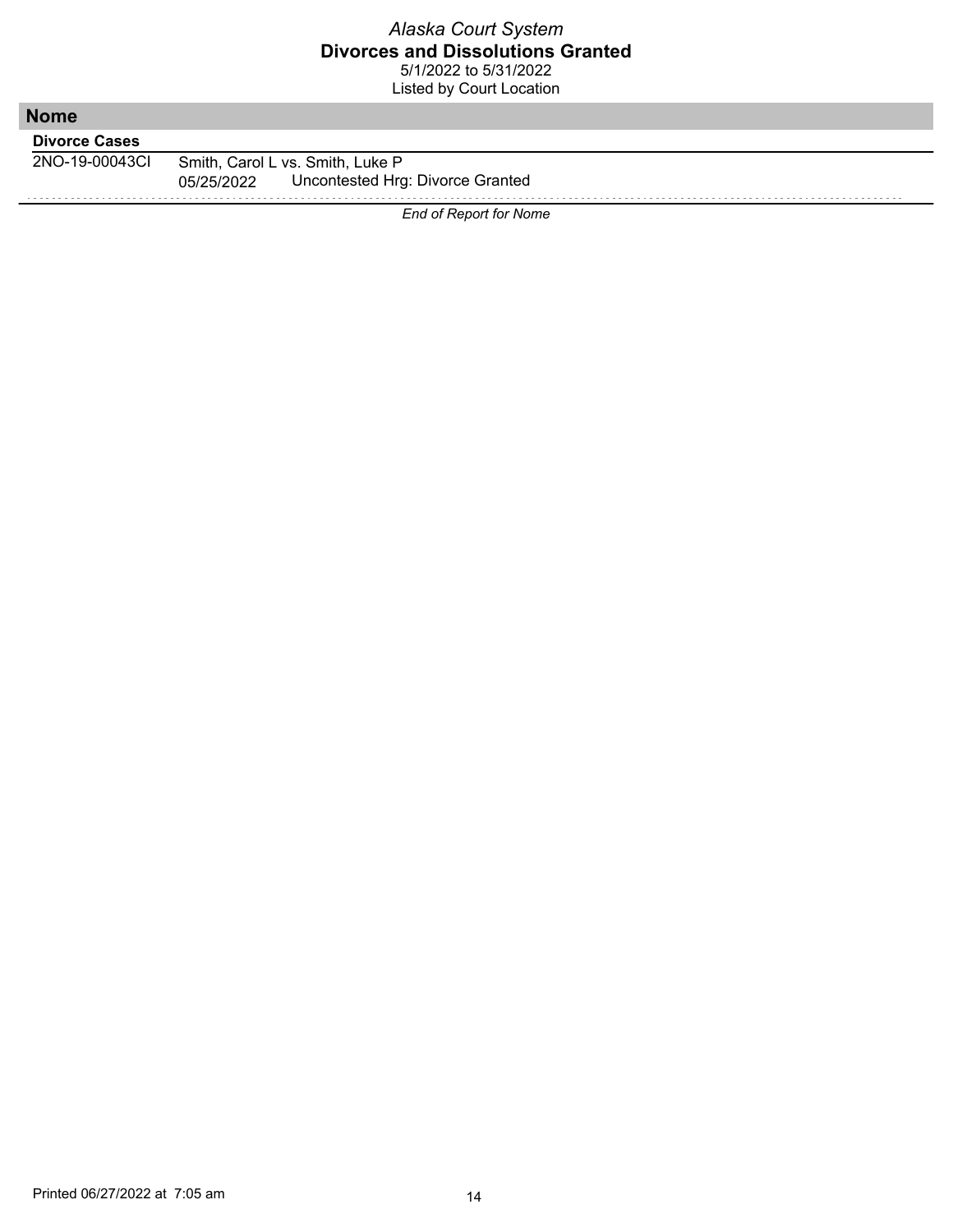| <b>Palmer</b>            |                                                                                                                         |
|--------------------------|-------------------------------------------------------------------------------------------------------------------------|
| <b>Dissolution Cases</b> |                                                                                                                         |
| 3PA-21-02162CI           | In the Matter of: Ilutsik, Brandon Samuel and Ilutsik, Michelle Inuuraq<br>Decree of Dissolution Granted<br>05/01/2022  |
| 3PA-21-02121CI           | In the Matter of: Dau, Karin Marie and Inman, Joseph Lynn<br>Decree of Dissolution Granted<br>05/03/2022                |
| 3PA-21-02434CI           | In the Matter of: Furrer, Matthew Stephen and Furrer, Margaret Elizabeth<br>Decree of Dissolution Granted<br>05/03/2022 |
| 3PA-21-02187CI           | In the Matter of: Feilner, Suzanne Elizabeth and Christensen, Joel Alan<br>Decree of Dissolution Granted<br>05/09/2022  |
| 3PA-21-02436CI           | In the Matter of: Toledo, Nichole Elizabeth and Toledo, Dexter Avila<br>Decree of Dissolution Granted<br>05/09/2022     |
| 3PA-21-02479CI           | In the Matter of: Kester, Kyra Mykell and Kester, Dillon Matthew<br>Decree of Dissolution Granted<br>05/09/2022         |
| 3PA-21-02478CI           | In the Matter of: Nyegaard, Amanda and Swett, Sylvan<br>Decree of Dissolution Granted<br>05/11/2022                     |
| 3PA-21-01945CI           | In the Matter of: Harmon, Kelli Lorraine and Ambrosia JR, Alex Charles<br>Decree of Dissolution Granted<br>05/16/2022   |
| 3PA-21-02269CI           | In the Matter of: Walker, Rachel Nicole and Walker, Lola May<br>Decree of Dissolution Granted<br>05/17/2022             |
| 3PA-21-02480CI           | In the Matter of: McKinnon, Coby and McKinnon, Taylor<br>Decree of Dissolution Granted<br>05/18/2022                    |
| 3PA-21-02475CI           | In the Matter of: Lantz, Kelly Lee and Lantz, Dustin Wayne<br>Decree of Dissolution Granted<br>05/24/2022               |
| 3PA-22-01149CI           | In the Matter of: Foster, Nicole and Foster, Garrett<br>Decree of Dissolution Granted<br>05/24/2022                     |
| 3PA-21-02506CI           | In the Matter of: Bergin, Steven Dennis and Bergin, Stephanie Marie<br>Decree of Dissolution Granted<br>05/27/2022      |
| <b>Divorce Cases</b>     |                                                                                                                         |
| 3PA-21-01056CI           | Ludington, Jason vs. Ludington, Crystal Gail<br>Uncontested Hrg: Divorce Granted<br>05/02/2022                          |
| 3PA-21-02396CI           | Lingle, William Todd vs. Lingle, Kathryn Lea<br>Uncontested Hrg: Divorce Granted<br>05/03/2022                          |
| 3PA-21-02290Cl           | Piaskowski, Sasha M vs. Piaskowski, Paul<br>Uncontested Hrg: Divorce Granted<br>05/04/2022                              |
| 3PA-21-02332CI           | Merrill, Jeannie Dawn vs. Merrill, Timothy James<br>Uncontested Hrg: Divorce Granted<br>05/04/2022                      |
| 3PA-22-01108CI           | Gerst, Jamie vs. Gerst, Ryan<br>Uncontested Hrg: Divorce Granted<br>05/04/2022                                          |
| 3PA-20-01804CI           | Huntsbury, Tamera L vs. Huntsbury, Shane Chlann<br>Uncontested Hrg: Divorce Granted<br>05/05/2022                       |
| 3PA-21-02196CI           | Leneave, Jennifer vs. Leneave, Johnny<br>Uncontested Hrg: Divorce Granted<br>05/09/2022                                 |
|                          |                                                                                                                         |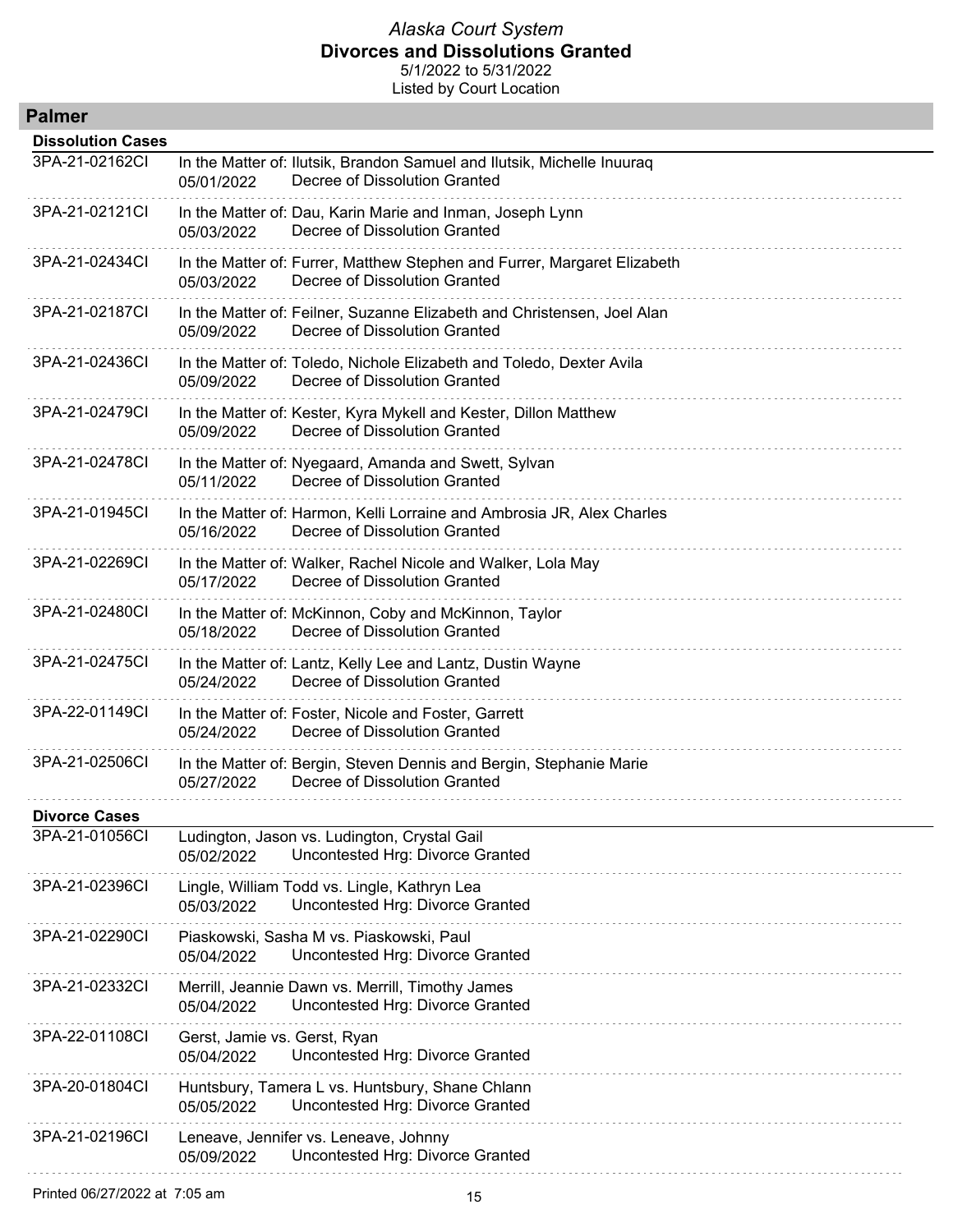Listed by Court Location

| <b>Palmer</b>  |                                                                                                         |
|----------------|---------------------------------------------------------------------------------------------------------|
| 3PA-22-01117CI | Brausen, Jamie Lynn vs. Brausen, David Arthur<br>Uncontested Hrg: Divorce Granted<br>05/09/2022         |
| 3PA-21-02278CI | Rosario, Careane vs. Rosario JR, Bienvenido<br>Uncontested Hrg: Divorce Granted<br>05/11/2022           |
| 3PA-20-01643CI | Doney, Jonathan L vs. Doney, Faunus M<br>Uncontested Hrg: Divorce Granted<br>05/12/2022                 |
| 3PA-21-02318CI | Theurer, Olivia Isabella vs. Theurer, Noah<br>Uncontested Hrg: Divorce Granted<br>05/16/2022            |
| 3PA-22-01032CI | Moses, Ceira vs. Moses, Duren<br>Uncontested Hrg: Divorce Granted<br>05/20/2022                         |
| 3PA-21-02180CL | Whitney, Michael D vs. Whitney, Angela Mary<br>Uncontested Hrg: Divorce Granted<br>05/26/2022           |
| 3PA-20-01352CI | Bradley, Elicia Yvonne vs. Small, Terrell Lamon<br>Uncontested Hrg: Divorce Granted<br>05/31/2022       |
| 3PA-21-01516CI | Hunsucker, Hannah Mary vs. Hunsucker, Richard Gregory<br>Uncontested Hrg: Divorce Granted<br>05/31/2022 |
| 3PA-22-01110CI | Lightfoot, Joseph Andrew vs. Youngblood, Ariel Lynn<br>Uncontested Hrg: Divorce Granted<br>05/31/2022   |
| 3PA-22-01254CI | York, Karee Isabelle vs. York, Hunter Kai<br>Uncontested Hrg: Divorce Granted<br>05/31/2022             |
|                | F.J. J. R.J.<br>$1.1 - 1.1$                                                                             |

*End of Report for Palmer*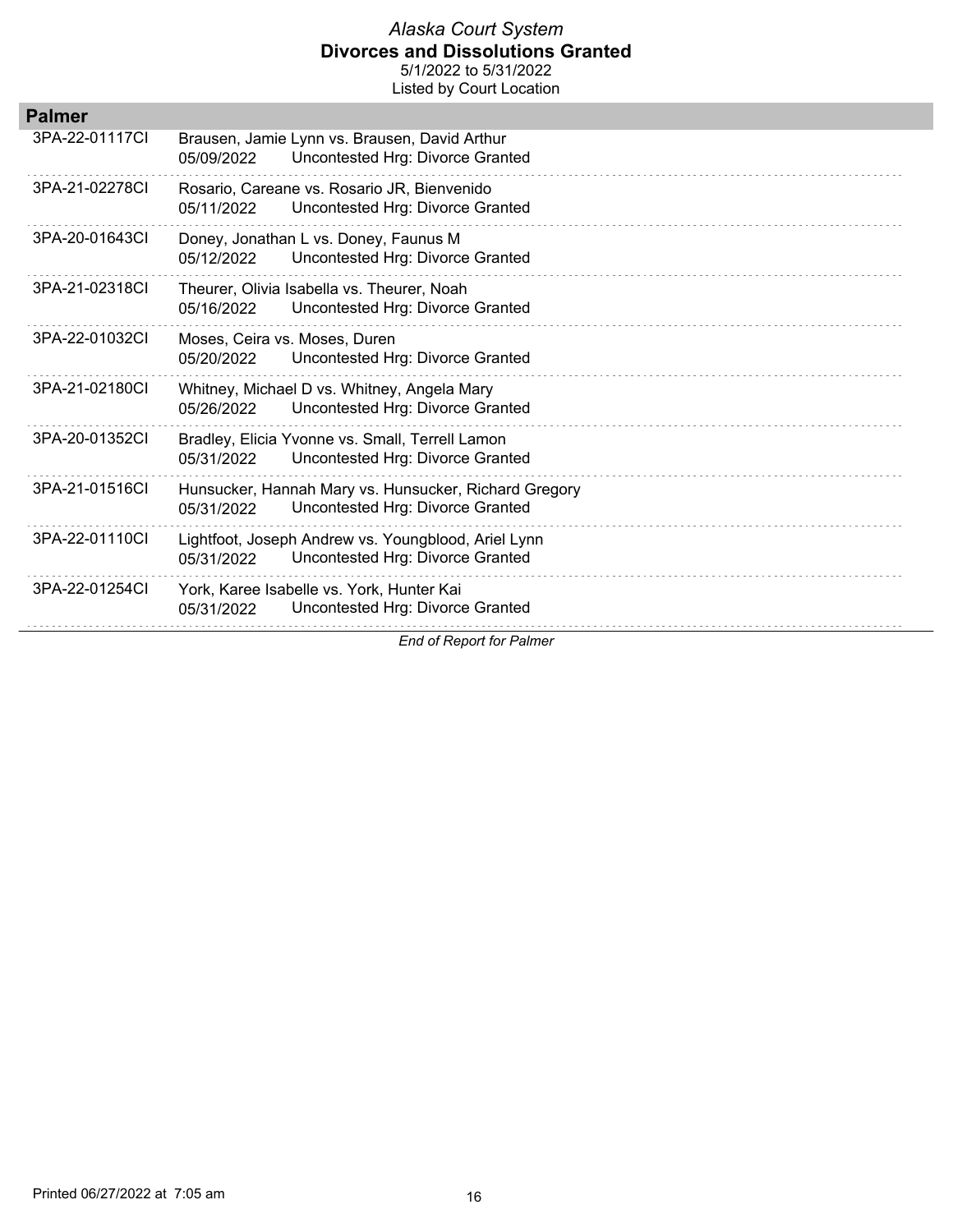Listed by Court Location

| Petersburg               |                                                                                                        |
|--------------------------|--------------------------------------------------------------------------------------------------------|
| <b>Dissolution Cases</b> |                                                                                                        |
| 1PF-22-00009CL           | In the Matter of: Etcher, Guylynn and Etcher, Michael S<br>Decree of Dissolution Granted<br>05/09/2022 |
| <b>Divorce Cases</b>     |                                                                                                        |
| 1PF-22-00013CL           | Schulz, David Thomas vs. McMullen, Shara Ann                                                           |
|                          | Uncontested Hrg: Divorce Granted<br>05/12/2022                                                         |
|                          | _ _ _                                                                                                  |

*End of Report for Petersburg*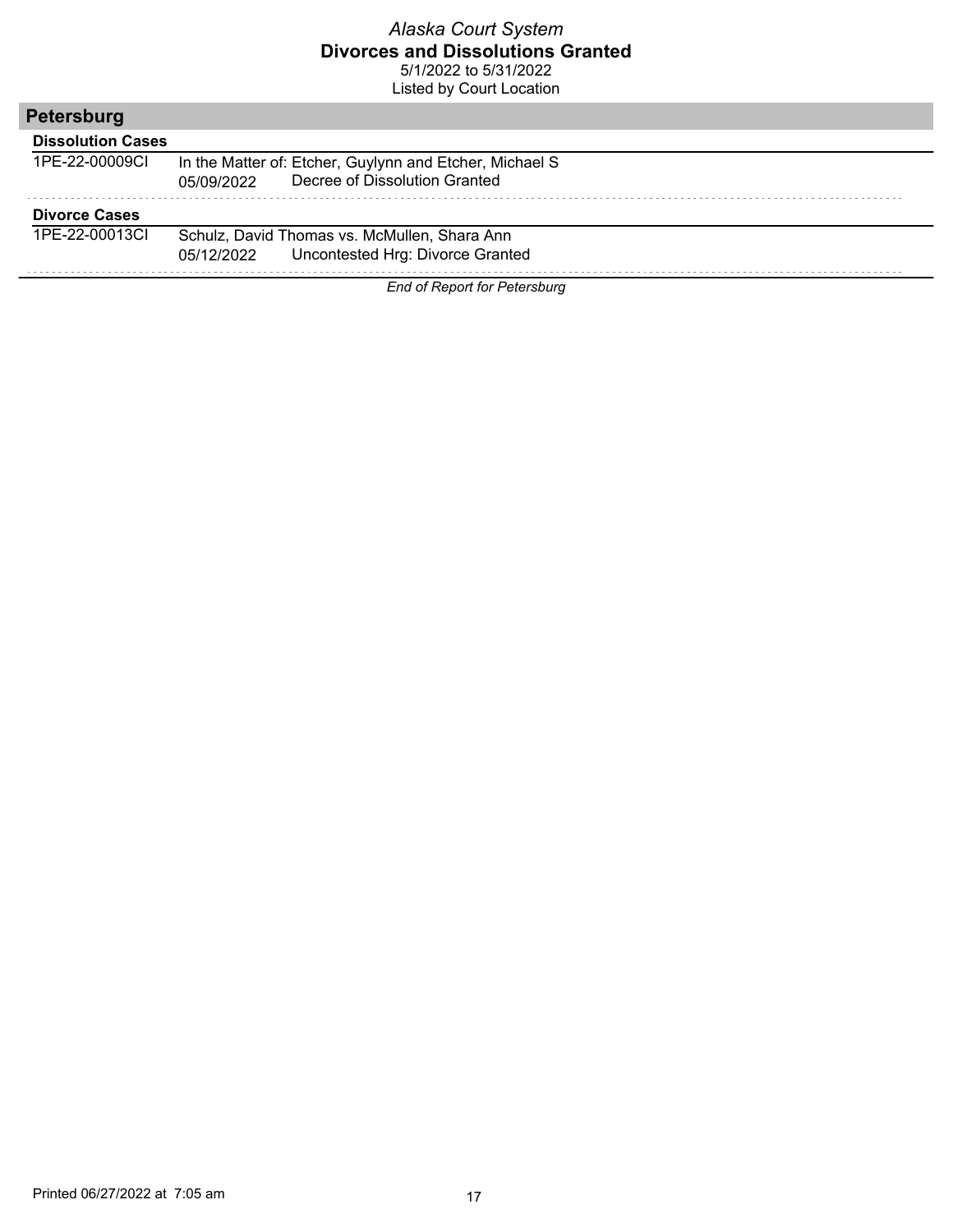| <b>Prince of Wales</b>   |                                                                                                |
|--------------------------|------------------------------------------------------------------------------------------------|
| <b>Dissolution Cases</b> |                                                                                                |
| 1PW-22-00027CL           | In the Matter of: Wegand, Roy and Wegand, Heidi<br>Decree of Dissolution Granted<br>05/23/2022 |
|                          | End of Report for Prince of Wales                                                              |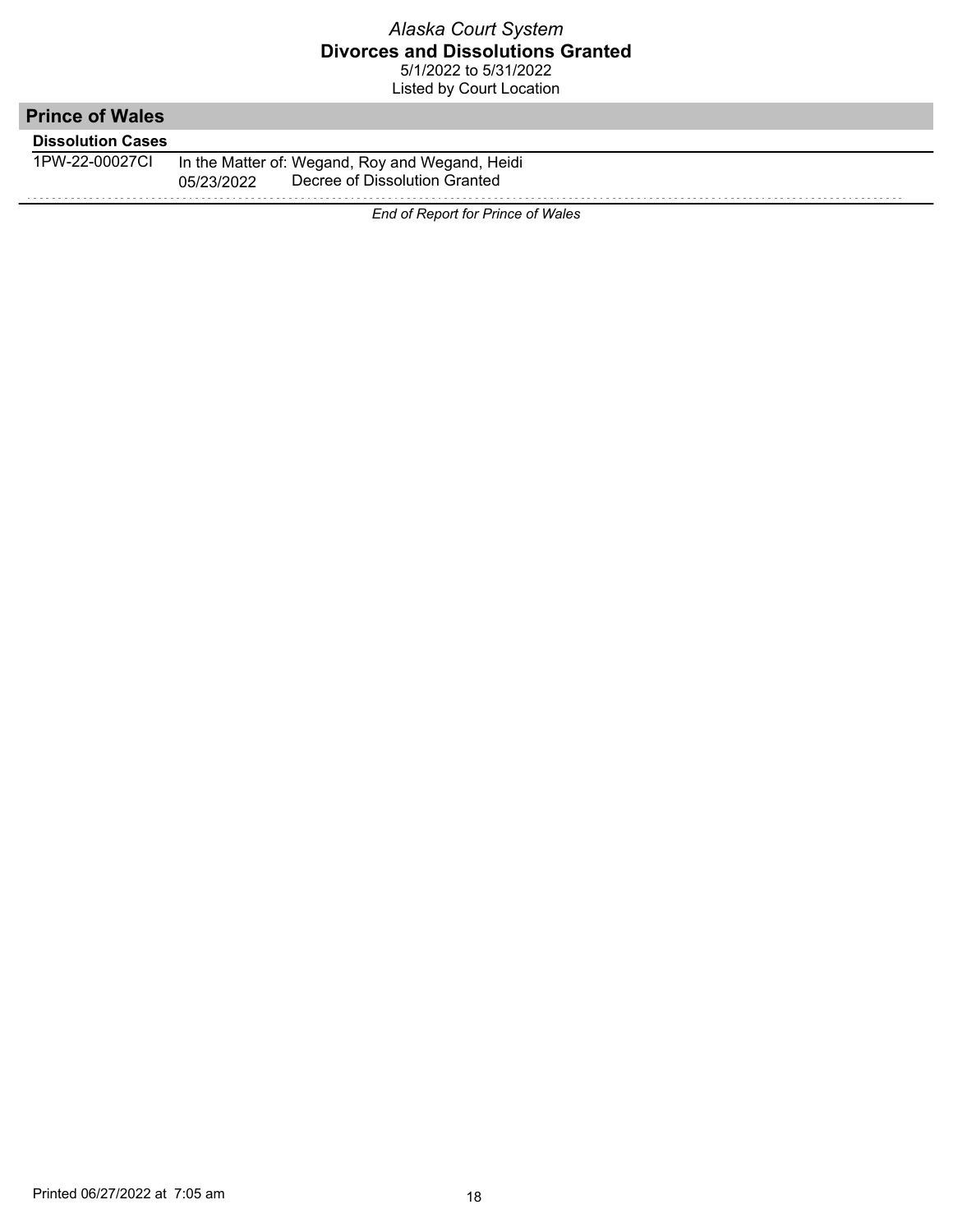Listed by Court Location

| ытка                     |                             |                                                                                                  |
|--------------------------|-----------------------------|--------------------------------------------------------------------------------------------------|
| <b>Dissolution Cases</b> |                             |                                                                                                  |
| 1SI-22-00037CI           | 05/13/2022                  | In the Matter of: Carlos, Marilyn P and Carlos, Vicente<br>Decree of Dissolution Granted         |
| 1SI-22-00041CL           | 05/23/2022                  | In the Matter of: Martinez, Jasmine K and Martinez, Christian V<br>Decree of Dissolution Granted |
| <b>Divorce Cases</b>     |                             |                                                                                                  |
| 1SI-21-00127CI           | 05/01/2022                  | Falzerano, Veronica Lee vs. Falzerano, Scott Reno<br>Contested Hrg: Divorce Granted              |
| 1SI-21-00118CI           | 05/10/2022                  | Davis, Adrianne L vs. Davis, Cullen V<br>Uncontested Hrg: Divorce Granted                        |
| 1SI-22-00034CI           | Ivan, Jessica vs. Ivan, Ron | 05/31/2022 Uncontested Hrg: Divorce Granted                                                      |

*End of Report for Sitka*

**Sitka**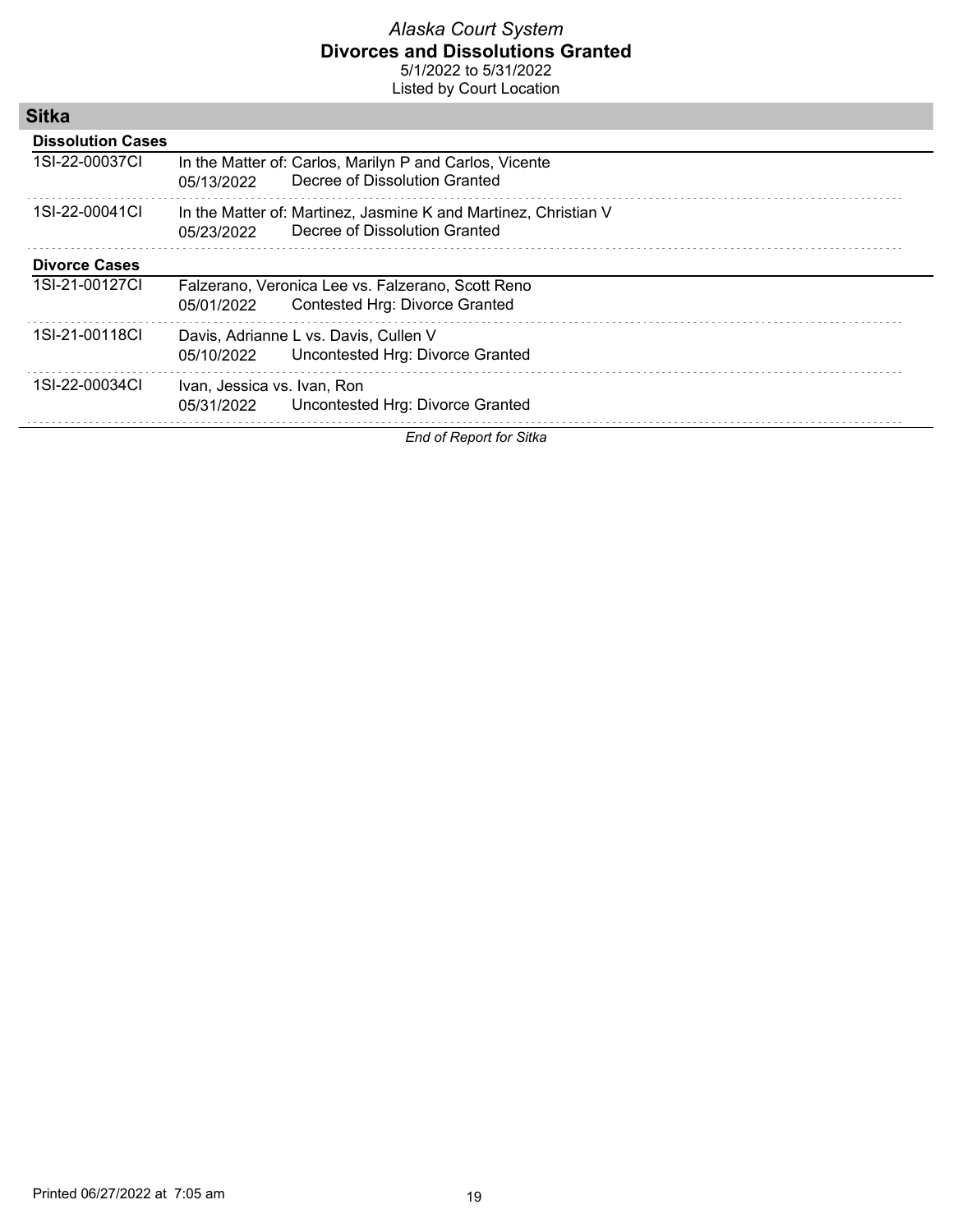| <b>Utgiagvik</b>         |                                                            |
|--------------------------|------------------------------------------------------------|
| <b>Dissolution Cases</b> |                                                            |
| 2BA-21-00269CI           | In the Matter of: Angeles, Ericson K and Angeles, Arlene A |
|                          | Decree of Dissolution Granted<br>05/25/2022                |
|                          | <b>End of Report for Utgiagvik</b>                         |
|                          |                                                            |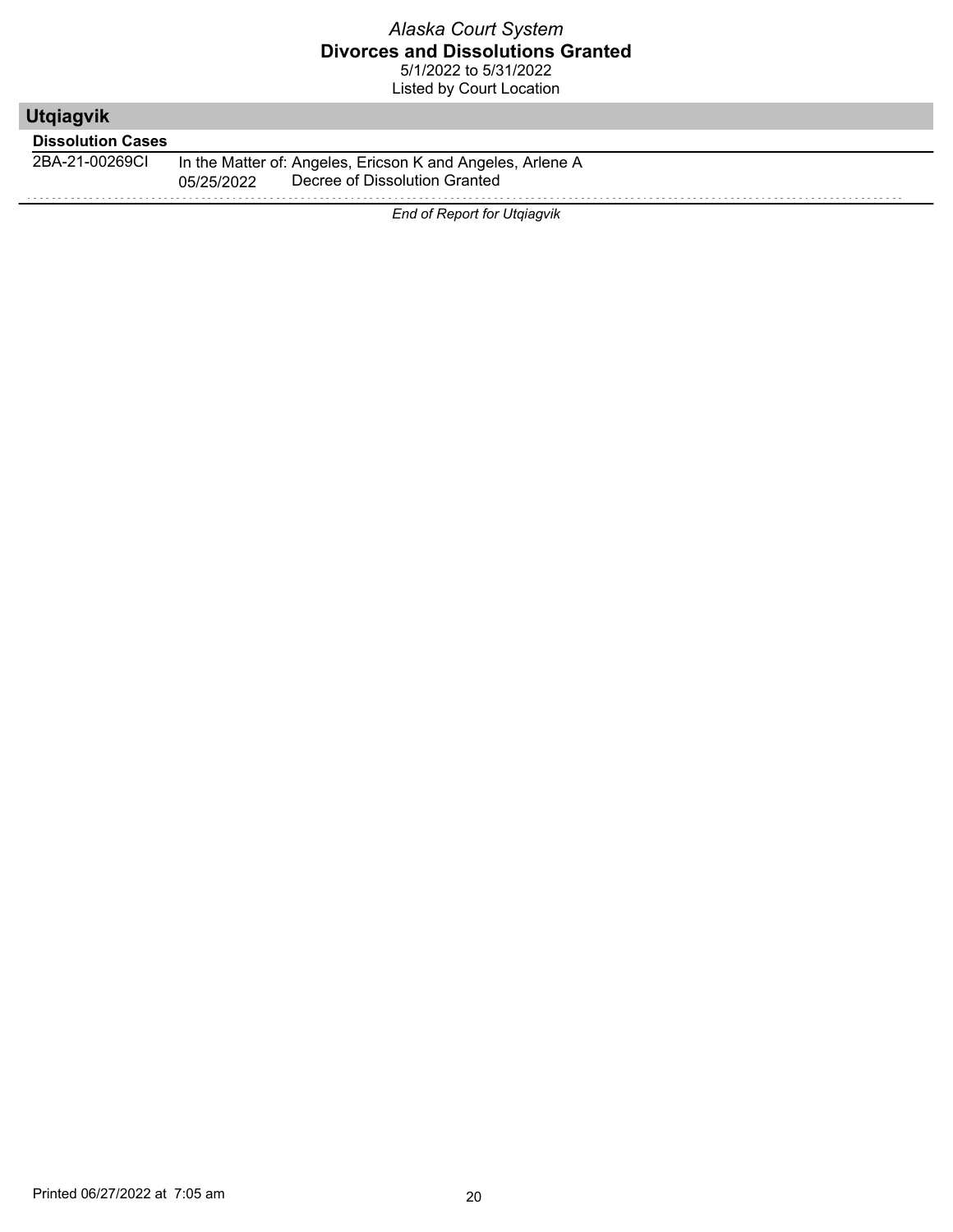| <b>Valdez</b>        |                                                                                                 |
|----------------------|-------------------------------------------------------------------------------------------------|
| <b>Divorce Cases</b> |                                                                                                 |
| 3VA-21-00049CI       | Russell, Thomas L vs. Johnson, Brittany Faith<br>Uncontested Hrg: Divorce Granted<br>05/16/2022 |
|                      | <b>End of Report for Valdez</b>                                                                 |